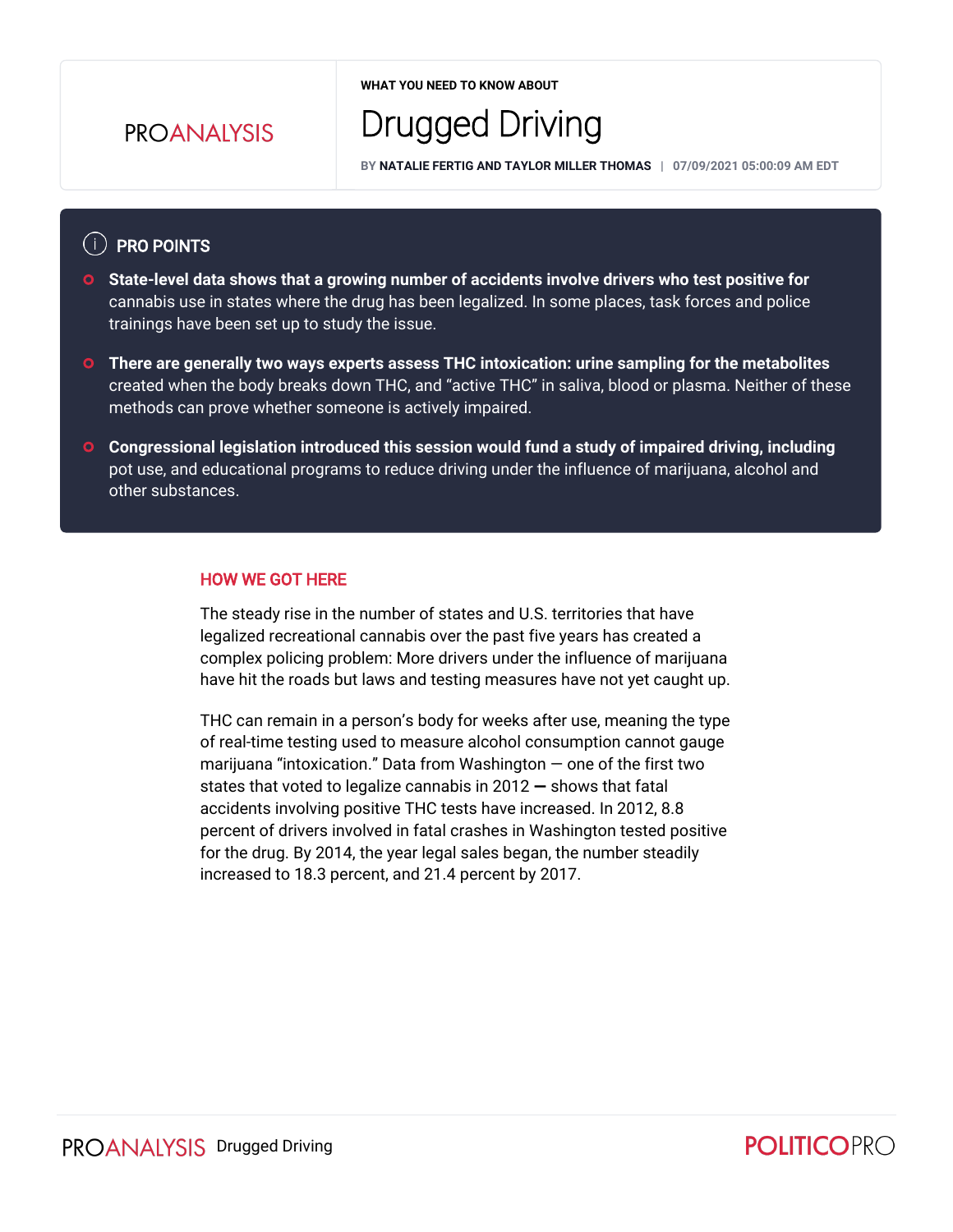#### 21 percent of Washington drivers in fatal crashes in 2017 were THC positive

25% Legal adult-use  $\leftarrow$ sales began in July 2014. 21.4% 20% Washington legalized 18.8% adult-use marijuana 18.3% 17.6% in December 2012. 15% 14% 10% 9.4% 9% 8.7% 8.8% 8.6% 5% 0%  $'11$  $'12$  $'08$  $'09$  $'10$  $'13$  $'14$  $'15$  $'16$  $'17$ Source: AAA Foundation for Traffic Safety

PERCENTAGE OF WASHINGTON DRIVERS IN FATAL CRASHES WHO WERE THC POSITIVE, ESTIMATE

So far, efforts to detect THC in blood, saliva and urine tests break down in two ways. Most marijuana drug testing is done by sampling urine for the metabolites created when the body breaks down THC — not for THC itself. Other testing methods look for "active THC" in saliva, blood or plasma. Still, while active THC sampling can show if someone has used cannabis within the last few hours, none of these methods can prove whether someone is actively impaired and should not be operating a vehicle.

A report published in December 2020 in the Journal of Safety Research looked at responses from the 2016-2018 National Surveys on Drug Use and Health. The survey found that in the past year, 8.52 percent of adults reported driving drunk and 4.49 percent of adults reported driving high.

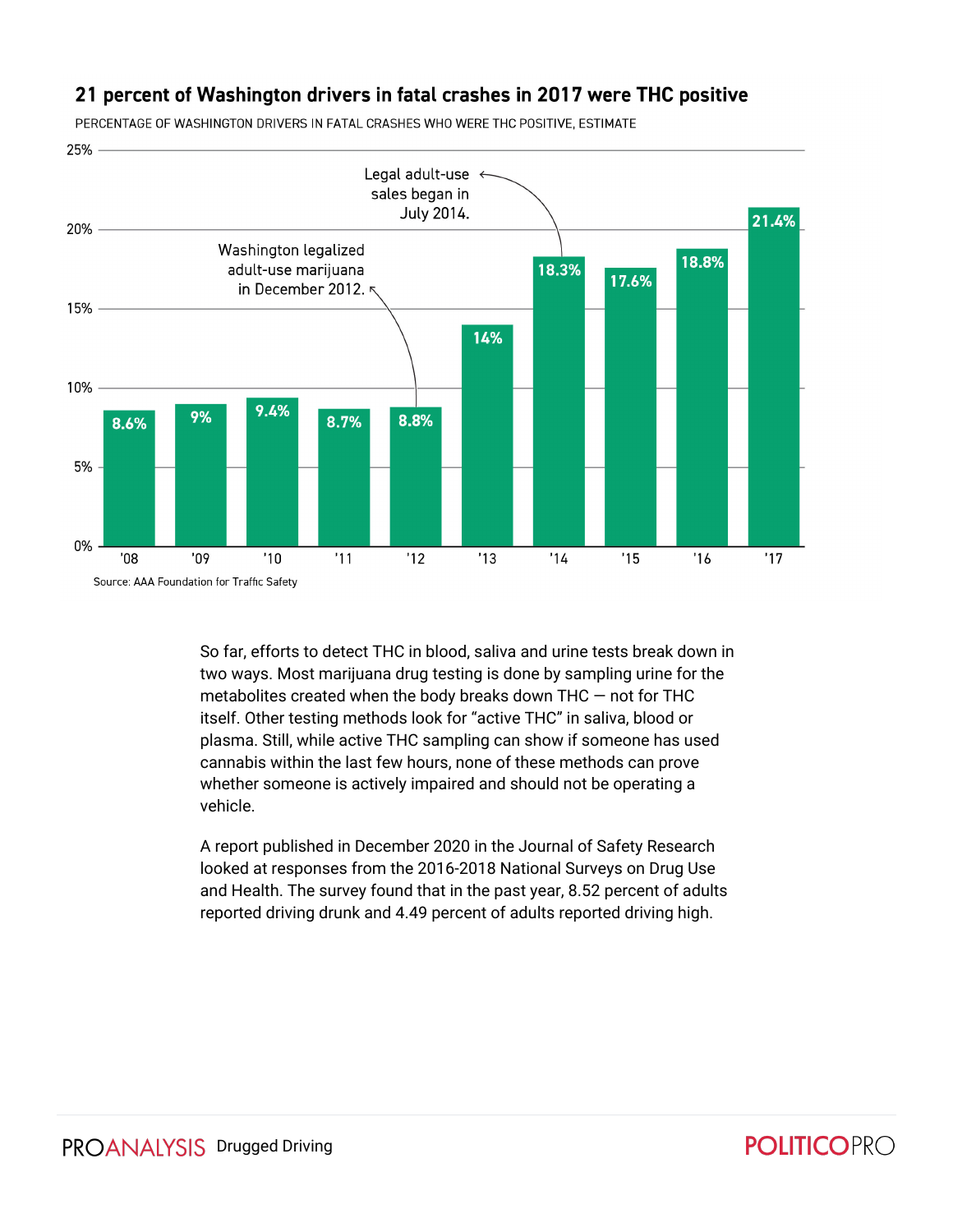

DRIVING UNDER THE INFLUENCE IN THE PAST YEAR

Men and women both more likely to drive drunk than high

Source: Yockey et al., "Drugged driving among US adults: Results from the 2016-2018 national survey on drug use and health," Journal of Safety Research, 10/27/20 https://doi.org/10.1016/j.jsr.2020.10.006

#### WHAT'S NEXT

How to accurately test for and hold people accountable for drugged driving has increasingly become an issue during state legalization discussions — and even [stalled New York's legalization effort](https://subscriber.politicopro.com/article/2021/03/new-york-senate-leader-says-legal-marijuana-talks-at-impasse-on-impaired-driving-3987602) for a time this past March. But marijuana's federal illegality means there are [onerous restrictions](https://subscriber.politicopro.com/article/2019/10/14/cannabis-medical-marijuana-research-000984) on and little motivation for federal agencies to conduct research into THC intoxication. Reps. [Debbie Lesko](https://cd.politicopro.com/member/189148) (R-Ariz.) and [Kelly Armstrong](https://cd.politicopro.com/member/241036) (R-N.D.) have each introduced legislation related to drugged driving, but neither bill has gained any cosponsors, and there is not a clear path forward for either.

37 states have already legalized either medical or recreational cannabis use for adults  $-$  a popularity that is certain to keep the issue of drugged driving alive during legislative deliberations until better tests are developed. California's Legislature set up the [Impaired Driving Task Force](https://www.chp.ca.gov/ImpairedDrivingSite/Documents/Senate_Bill_94.pdf) to find solutions for drugged driving testing. New York [has chosen to rely](https://subscriber.politicopro.com/article/2021/04/policymakers-desperately-want-a-solution-to-the-stoned-driving-dilemma-2051990) 

# **POLITICOPRO**